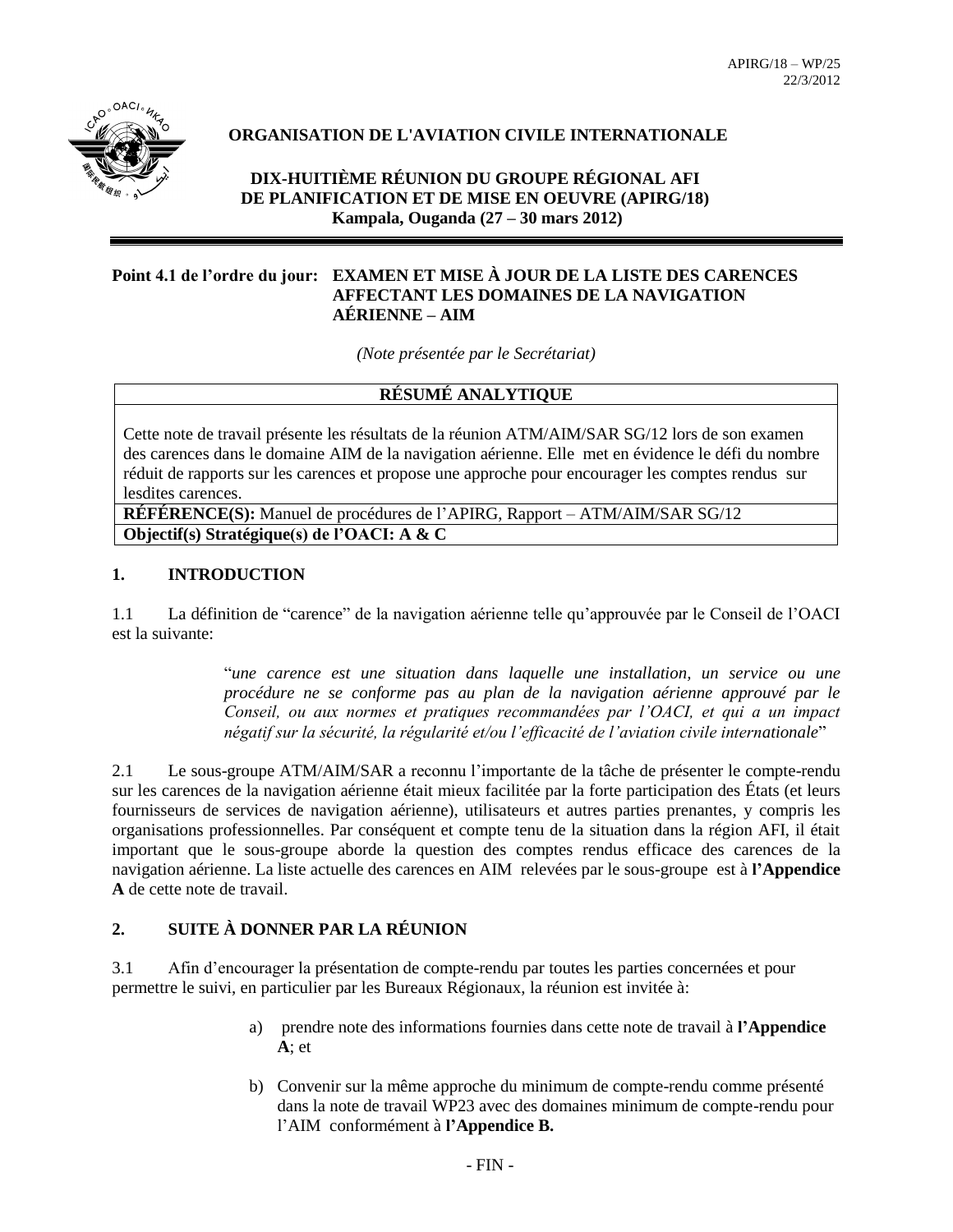# *AIM Deficiencies*

| <b>State Name</b>      | <b>Requirements</b>           | <b>Facilities/</b><br><b>Services</b> | <b>Description of</b><br><b>Deficiency</b>          | Date first<br>reported | <b>Comments</b><br>$\mathbf{0}\mathbf{n}$<br><b>Deficiency</b> | <b>Description of</b><br>corrective action                                                                                                     | <b>Executing Body</b> | <b>Target date for</b><br><i>implementation</i> | <b>Priority</b> |
|------------------------|-------------------------------|---------------------------------------|-----------------------------------------------------|------------------------|----------------------------------------------------------------|------------------------------------------------------------------------------------------------------------------------------------------------|-----------------------|-------------------------------------------------|-----------------|
| Algeria                | <b>ANNEX 15:</b><br>Para. 3.2 |                                       |                                                     |                        |                                                                | <b>QMS</b> Certified                                                                                                                           |                       |                                                 |                 |
| Angola                 | <b>ANNEX 15:</b><br>Para. 3.2 |                                       | <b>Implementation of a</b><br><b>Quality System</b> |                        |                                                                | Need to introduce a<br>properly organized<br>quality system in<br>conformity with ISO 9000<br>series of quality<br>assurance standards.        |                       |                                                 | U               |
| <b>Benin</b>           | <b>ANNEX 15:</b><br>Para. 3.2 |                                       | <b>Implementation of a</b><br><b>Quality System</b> |                        | Work in<br>progress<br>by<br><b>ASECNA</b>                     | Need to introduce a<br><i>properly organized</i><br>quality system in<br>conformity with ISO 9000<br>series of quality<br>assurance standards. |                       |                                                 | U               |
| <b>Botswana</b>        | <b>ANNEX 15:</b><br>Para, 3.2 |                                       | <b>Implementation of a</b><br><b>Quality System</b> |                        | Work in<br>progress                                            | Need to introduce a<br>properly organized<br>quality system in<br>conformity with ISO 9000<br>series of quality<br>assurance standards.        |                       |                                                 | U               |
| <b>Burkina</b><br>Faso | <b>ANNEX 15:</b><br>Para, 3.2 |                                       | <b>Implementation of a</b><br><b>Quality System</b> |                        | Work in<br>progress<br>by<br><b>ASECNA</b>                     | Need to introduce a<br>properly organized<br>quality system in<br>conformity with ISO 9000<br>series of quality<br>assurance standards.        |                       |                                                 | U               |
| <b>Burundi</b>         | <b>ANNEX 15:</b><br>Para. 3.2 |                                       | <b>Implementation of a</b><br><b>Quality System</b> |                        |                                                                | Need to introduce a<br><i>properly organized</i><br>quality system in<br>conformity with ISO 9000<br>series of quality<br>assurance standards. |                       |                                                 | U               |
| Cameroon               | <b>ANNEX 15:</b><br>Para. 3.2 |                                       | <b>Implementation of a</b><br><b>Quality System</b> |                        | Work in                                                        | Need to introduce a<br>properly organized                                                                                                      |                       |                                                 | U               |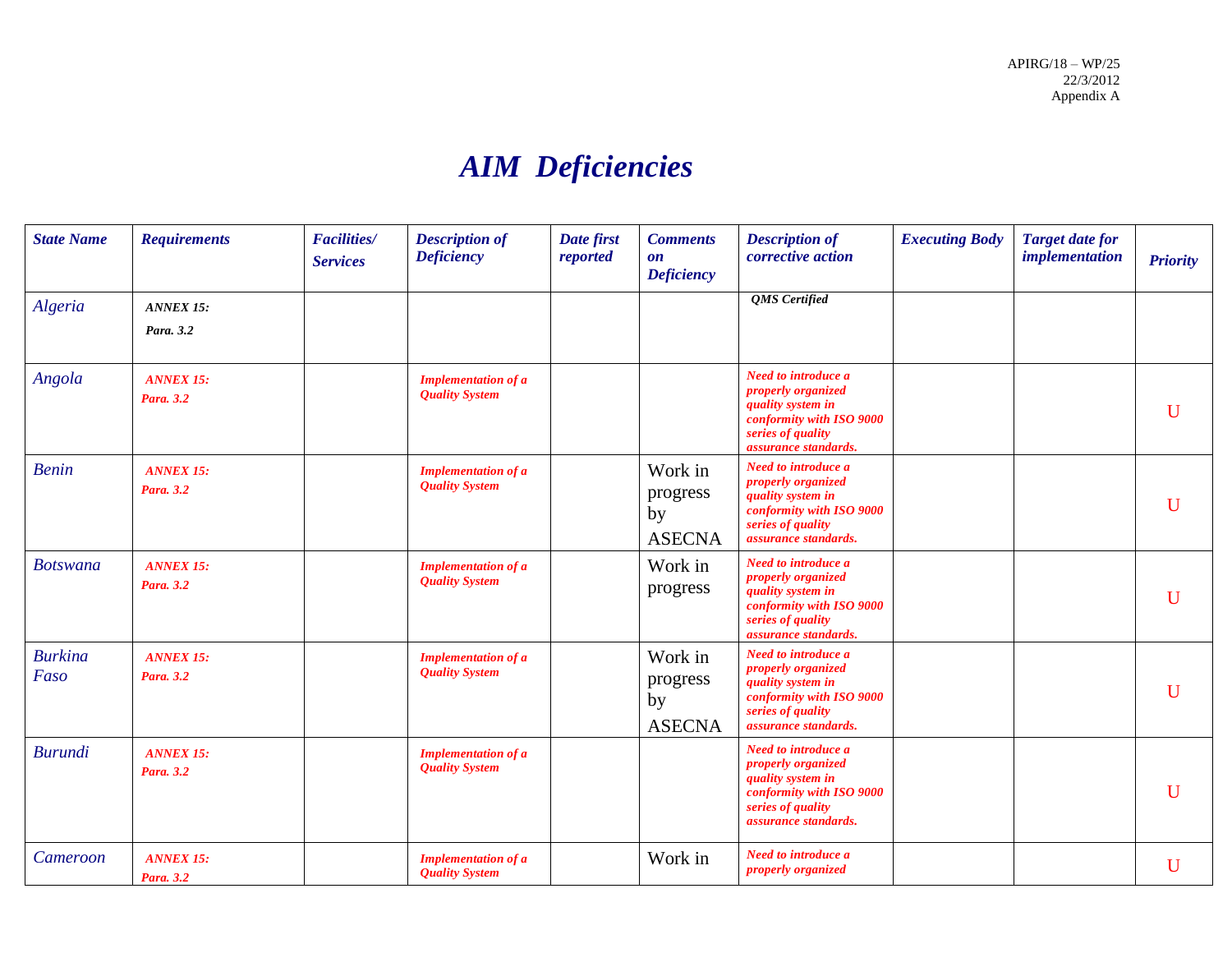| <b>State Name</b>              | <b>Requirements</b>                   | <b>Facilities/</b><br><b>Services</b> | <b>Description of</b><br><b>Deficiency</b>          | Date first<br>reported | <b>Comments</b><br>$\mathbf{0}\mathbf{n}$<br><b>Deficiency</b> | <b>Description of</b><br>corrective action                                                                                                                   | <b>Executing Body</b> | <b>Target date for</b><br><i>implementation</i> | <b>Priority</b> |
|--------------------------------|---------------------------------------|---------------------------------------|-----------------------------------------------------|------------------------|----------------------------------------------------------------|--------------------------------------------------------------------------------------------------------------------------------------------------------------|-----------------------|-------------------------------------------------|-----------------|
|                                |                                       |                                       |                                                     |                        | progress<br>by<br><b>ASECNA</b>                                | quality system in<br>conformity with ISO 9000<br>series of quality<br>assurance standards.                                                                   |                       |                                                 |                 |
| Cape Verde                     | <b>ANNEX 15:</b><br><b>Para. 3.2</b>  |                                       | <b>Implementation of a</b><br><b>Quality System</b> |                        |                                                                | Need to introduce a<br>properly organized<br>quality system in<br>conformity with ISO 9000<br>series of quality<br>assurance standards.                      |                       |                                                 | U               |
| Central<br>African<br>Republic | <b>ANNEX 15:</b><br>Para, 3.2         |                                       | <b>Implementation of a</b><br><b>Quality System</b> |                        | Work in<br>progress<br>by<br><b>ASECNA</b>                     | Need to introduce a<br>properly organized<br>quality system in<br>conformity with ISO 9000<br>series of quality<br>assurance standards.                      |                       |                                                 | U               |
| Chad                           | <b>ANNEX 15:</b><br>Para. 3.2         |                                       | <b>Implementation of a</b><br><b>Quality System</b> |                        | Work in<br>progress<br>by<br><b>ASECNA</b>                     | Need to introduce a<br><i>properly organized</i><br>quality system in<br>conformity with ISO 9000<br>series of quality<br>assurance standards.               |                       |                                                 | U               |
| Comoros                        | <b>ANNEX 15:</b><br>Para, 3.2         |                                       | <b>Implementation of a</b><br><b>Quality System</b> |                        | Work in<br>progress<br>by<br><b>ASECNA</b>                     | <b>Need to introduce a</b><br><i>properly organized</i><br>quality system in<br>conformity with ISO 9000<br>series of quality<br>assurance standards.        |                       |                                                 | U               |
| Congo                          | <b>ANNEX 15:</b><br>Para. 3.2         |                                       | <b>Implementation of a</b><br><b>Quality System</b> |                        | Work in<br>progress<br>by<br><b>ASECNA</b>                     | Need to introduce a<br>properly organized<br>quality system in<br>conformity with ISO 9000<br>series of quality<br>assurance standards.                      |                       |                                                 | U               |
| Côte d'Ivoire                  | <b>ANNEX 15:</b><br>Para. 3.2         |                                       | <b>Implementation of a</b><br><b>Quality System</b> |                        | Work in<br>progress<br>by<br><b>ASECNA</b>                     | Need to introduce a<br><i>properly organized</i><br>quality system in<br>conformity with ISO 9000<br>series of quality<br>assurance standards.<br>standards. |                       |                                                 | U               |
| Dem. Rep. of<br>Congo          | Annex 4, 13.2 and AFI/7,<br>Rec.12/31 |                                       | Aerodrome Charts<br>outdated                        | 1990                   | Non-updated<br>charts affects                                  | Publish new charts. IAC<br>and VAC charts                                                                                                                    | Congo (DRC)           | 31/12/07                                        | U               |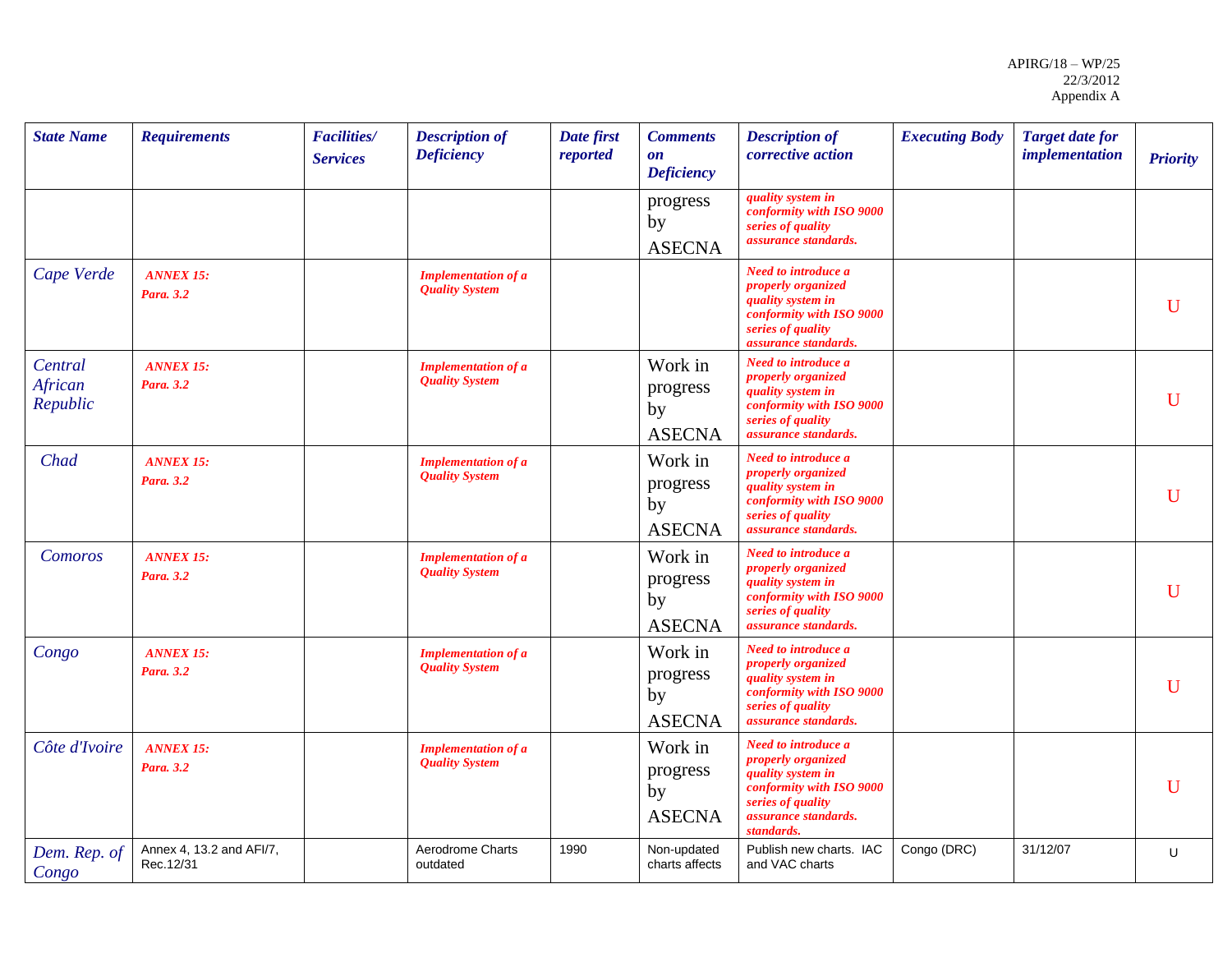| <b>State Name</b>           | <b>Requirements</b>           | <b>Facilities/</b><br><b>Services</b> | <b>Description of</b><br><b>Deficiency</b>          | Date first<br>reported | <b>Comments</b><br>$\mathbf{0}\mathbf{n}$<br><b>Deficiency</b> | <b>Description of</b><br>corrective action                                                                                                                          | <b>Executing Body</b> | <b>Target date for</b><br><i>implementation</i> | <b>Priority</b> |
|-----------------------------|-------------------------------|---------------------------------------|-----------------------------------------------------|------------------------|----------------------------------------------------------------|---------------------------------------------------------------------------------------------------------------------------------------------------------------------|-----------------------|-------------------------------------------------|-----------------|
|                             | <b>ANNEX 15:</b><br>Para. 3.2 |                                       | <b>Implementation of a</b><br><b>Quality System</b> |                        | safety                                                         | published.<br>Need to introduce a<br>properly organized<br>quality system in<br>conformity with ISO 9000<br>series of quality<br>assurance standards.<br>standards. |                       |                                                 | $\mathbf U$     |
| Djibouti                    | <b>ANNEX 15:</b><br>Para. 3.2 |                                       | <b>Implementation of a</b><br><b>Quality System</b> |                        |                                                                | <b>Need to introduce a</b><br><i>properly organized</i><br>quality system in<br>conformity with ISO 9000<br>series of quality<br>assurance standards.               |                       |                                                 | $\mathbf U$     |
| Egypt                       | ANNEX 15:<br>Para. 3.2        |                                       |                                                     |                        |                                                                | QMS Certified                                                                                                                                                       |                       |                                                 |                 |
| Equatorial<br><b>Guinea</b> | <b>ANNEX 15:</b><br>Para. 3.2 |                                       | <b>Implementation of a</b><br><b>Quality System</b> |                        | Work in<br>progress<br>by<br><b>ASECNA</b>                     | <b>Need to introduce a</b><br><i>properly organized</i><br>quality system in<br>conformity with ISO 9000<br>series of quality<br>assurance standards.               |                       |                                                 | $\mathbf{U}$    |
| Eritrea                     | <b>ANNEX 15:</b><br>Para. 3.2 |                                       | <b>Implementation of a</b><br><b>Quality System</b> |                        |                                                                | Need to introduce a<br>properly organized<br>quality system in<br>conformity with ISO 9000<br>series of quality<br>assurance standards.                             |                       |                                                 | $\mathbf U$     |
| Ethiopia                    | <b>ANNEX 15:</b><br>Para, 3.2 |                                       | <b>Implementation of a</b><br><b>Quality System</b> |                        |                                                                | Need to introduce a<br><i>properly organized</i><br>quality system in<br>conformity with ISO 9000<br>series of quality<br>assurance standards.                      |                       |                                                 | $\mathbf{U}$    |
| France<br>(Réunion)         | ANNEX 15:<br>Para. 3.2        |                                       |                                                     |                        | QMS Certified                                                  |                                                                                                                                                                     |                       |                                                 |                 |
| Gabon                       | <b>ANNEX 15:</b><br>Para. 3.2 |                                       | <b>Implementation of a</b><br><b>Quality System</b> |                        | Work in<br>progress                                            | Need to introduce a<br><i>properly organized</i><br>quality system in                                                                                               |                       |                                                 | $\mathbf U$     |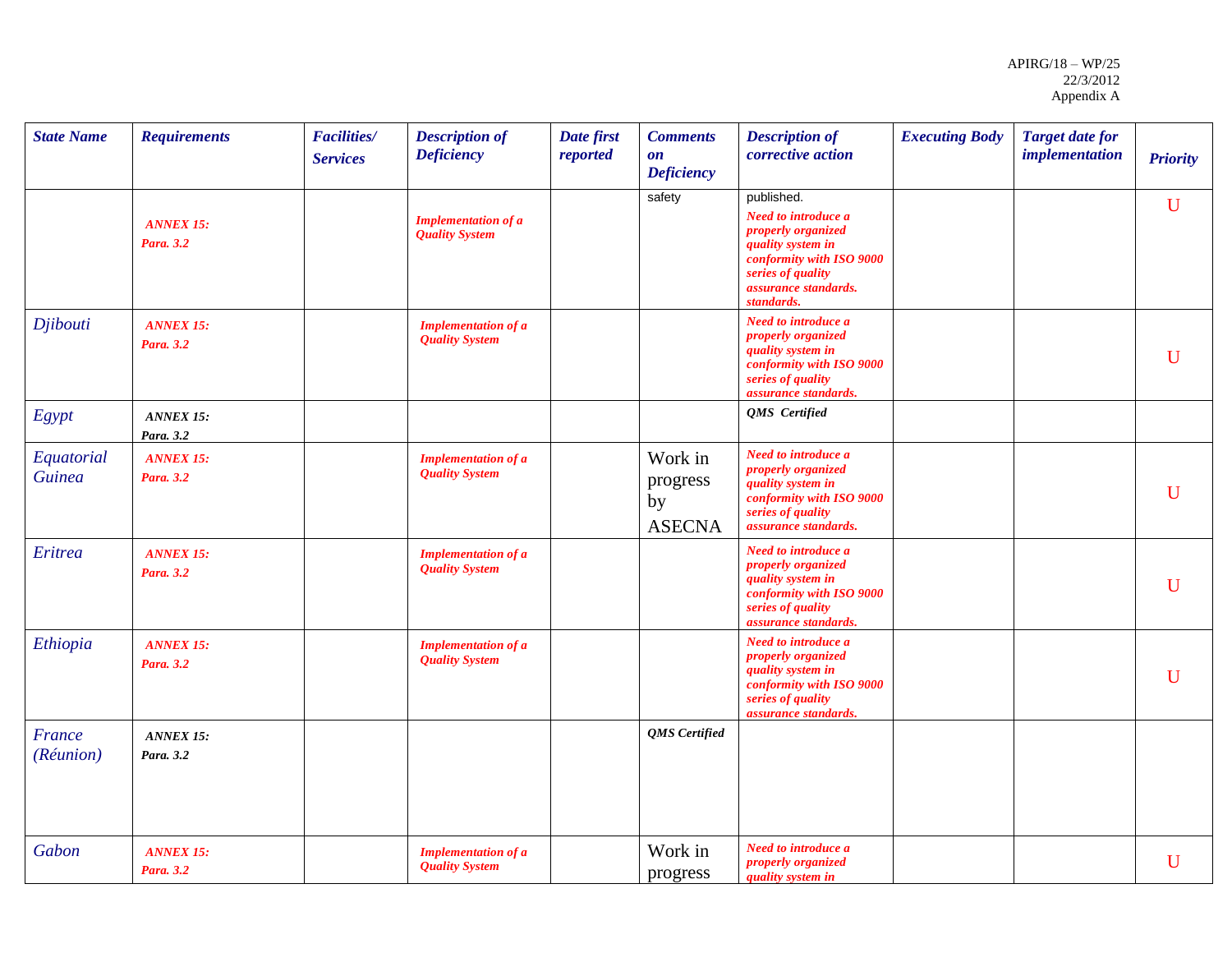| <b>State Name</b>              | <b>Requirements</b>           | <b>Facilities/</b><br><b>Services</b> | <b>Description of</b><br><b>Deficiency</b>          | Date first<br>reported | <b>Comments</b><br>$\mathbf{0}\mathbf{n}$<br><b>Deficiency</b> | <b>Description of</b><br>corrective action                                                                                                     | <b>Executing Body</b> | <b>Target date for</b><br><i>implementation</i> | <b>Priority</b> |
|--------------------------------|-------------------------------|---------------------------------------|-----------------------------------------------------|------------------------|----------------------------------------------------------------|------------------------------------------------------------------------------------------------------------------------------------------------|-----------------------|-------------------------------------------------|-----------------|
|                                |                               |                                       |                                                     |                        | by<br><b>ASECNA</b>                                            | conformity with ISO 9000<br>series of quality<br>assurance standards.                                                                          |                       |                                                 |                 |
| Ghana                          | <b>ANNEX 15:</b><br>Para. 3.2 |                                       | <b>Implementation of a</b><br><b>Quality System</b> |                        | Work in<br>progress                                            | Need to introduce a<br>properly organized<br>quality system in<br>conformity with ISO 9000<br>series of quality<br>assurance standards.        |                       |                                                 | U               |
| Gambia                         | <b>ANNEX 15:</b><br>Para, 3.2 |                                       | <b>Implementation of a</b><br><b>Quality System</b> |                        | Work in<br>progress                                            | Need to introduce a<br><i>properly organized</i><br>quality system in<br>conformity with ISO 9000<br>series of quality<br>assurance standards. |                       |                                                 | U               |
| <b>Guinea</b>                  | <b>ANNEX 15:</b><br>Para. 3.2 |                                       | <b>Implementation of a</b><br><b>Quality System</b> |                        |                                                                | Need to introduce a<br>properly organized<br>quality system in<br>conformity with ISO 9000<br>series of quality<br>assurance standards.        |                       |                                                 | $\mathbf U$     |
| <b>Guinea</b><br><b>Bissau</b> | <b>ANNEX 15:</b><br>Para. 3.2 |                                       | <b>Implementation of a</b><br><b>Quality System</b> |                        |                                                                | Need to introduce a<br><i>properly organized</i><br>quality system in<br>conformity with ISO 9000<br>series of quality<br>assurance standards  |                       |                                                 | U               |
| Kenya                          | <b>ANNEX 15:</b><br>Para. 3.2 |                                       | <b>Implementation of a</b><br><b>Quality System</b> |                        | Work in<br>progress                                            | Need to introduce a<br>properly organized<br>quality system in<br>conformity with ISO 9000<br>series of quality<br>assurance standards.        |                       |                                                 | $\mathbf U$     |
| Lesotho                        | <b>ANNEX 15:</b><br>Para. 3.2 |                                       | <b>Implementation of a</b><br><b>Quality System</b> |                        |                                                                | Need to introduce a<br>properly organized<br>quality system in<br>conformity with ISO 9000<br>series of quality<br>assurance standards.        |                       |                                                 | U               |
| Liberia                        | <b>ANNEX 15:</b><br>Para. 3.2 |                                       | <b>Implementation of a</b><br><b>Quality System</b> |                        |                                                                | Need to introduce a<br>properly organized<br>quality system in<br>conformity with ISO 9000<br>series of quality<br>assurance standards.        |                       |                                                 | U               |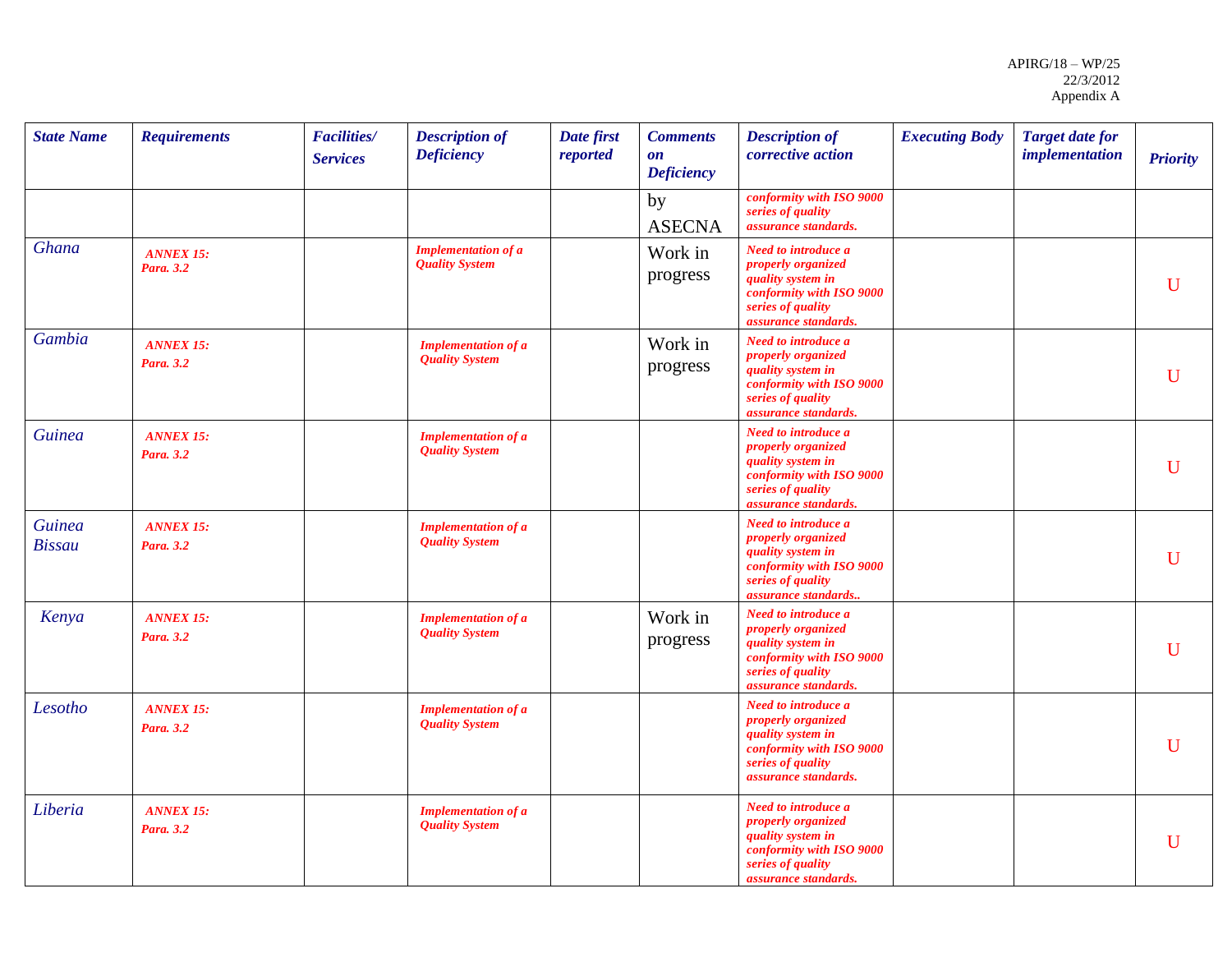| <b>State Name</b> | <b>Requirements</b>           | <b>Facilities/</b><br><b>Services</b> | <b>Description of</b><br><b>Deficiency</b>          | Date first<br>reported | <b>Comments</b><br>$\mathbf{0}\mathbf{n}$<br><b>Deficiency</b> | <b>Description of</b><br>corrective action                                                                                                     | <b>Executing Body</b> | <b>Target date for</b><br><i>implementation</i> | <b>Priority</b> |
|-------------------|-------------------------------|---------------------------------------|-----------------------------------------------------|------------------------|----------------------------------------------------------------|------------------------------------------------------------------------------------------------------------------------------------------------|-----------------------|-------------------------------------------------|-----------------|
| Libya             | <b>ANNEX 15:</b><br>Para. 3.2 |                                       | <b>Implementation of a</b><br><b>Quality System</b> |                        |                                                                | Need to introduce a<br><i>properly organized</i><br>quality system in<br>conformity with ISO 9000<br>series of quality<br>assurance standards. |                       |                                                 | $\mathbf U$     |
| Madagascar        | <b>ANNEX 15:</b><br>Para. 3.2 |                                       | <b>Implementation of a</b><br><b>Quality System</b> |                        | Work in<br>progress<br>by<br><b>ASECNA</b>                     | Need to introduce a<br><i>properly organized</i><br>quality system in<br>conformity with ISO 9000<br>series of quality<br>assurance standards. |                       |                                                 | $\mathbf U$     |
| Malawi            | <b>ANNEX 15:</b><br>Para. 3.2 |                                       | <b>Implementation of a</b><br><b>Quality System</b> |                        |                                                                | <b>Need to introduce a</b><br>properly organized<br>quality system in<br>conformity with ISO 9000<br>series of quality<br>assurance standards. |                       |                                                 | U               |
| Mali              | <b>ANNEX 15:</b><br>Para. 3.2 |                                       | <b>Implementation of a</b><br><b>Quality System</b> |                        | Work in<br>progress<br>by<br><b>ASECNA</b>                     | Need to introduce a<br><i>properly organized</i><br>quality system in<br>conformity with ISO 9000<br>series of quality<br>assurance standards. |                       |                                                 | U               |
| Mauritania        | <b>ANNEX 15:</b><br>Para. 3.2 |                                       | <b>Implementation of a</b><br><b>Quality System</b> |                        | Work in<br>progress<br>by<br><b>ASECNA</b>                     | Need to introduce a<br>properly organized<br>quality system in<br>conformity with ISO 9000<br>series of quality<br>assurance standards.        |                       |                                                 | U               |
| <b>Mauritius</b>  | <b>ANNEX 15:</b><br>Para. 3.2 |                                       | <b>Implementation of a</b><br><b>Quality System</b> |                        | Work in<br>progress<br>by<br><b>ASECNA</b>                     | Need to introduce a<br><i>properly organized</i><br>quality system in<br>conformity with ISO 9000<br>series of quality<br>assurance standards. |                       |                                                 | U               |
| <b>Morocco</b>    | <b>ANNEX 15:</b><br>Para. 3.2 |                                       |                                                     |                        | QMS Certified                                                  |                                                                                                                                                |                       |                                                 |                 |
| Mozambique        | <b>ANNEX 15:</b><br>Para. 3.2 |                                       | <b>Implementation of a</b><br><b>Quality System</b> |                        |                                                                | Need to introduce a<br>properly organized<br>quality system in<br>conformity with ISO 9000<br>series of quality                                |                       |                                                 | U               |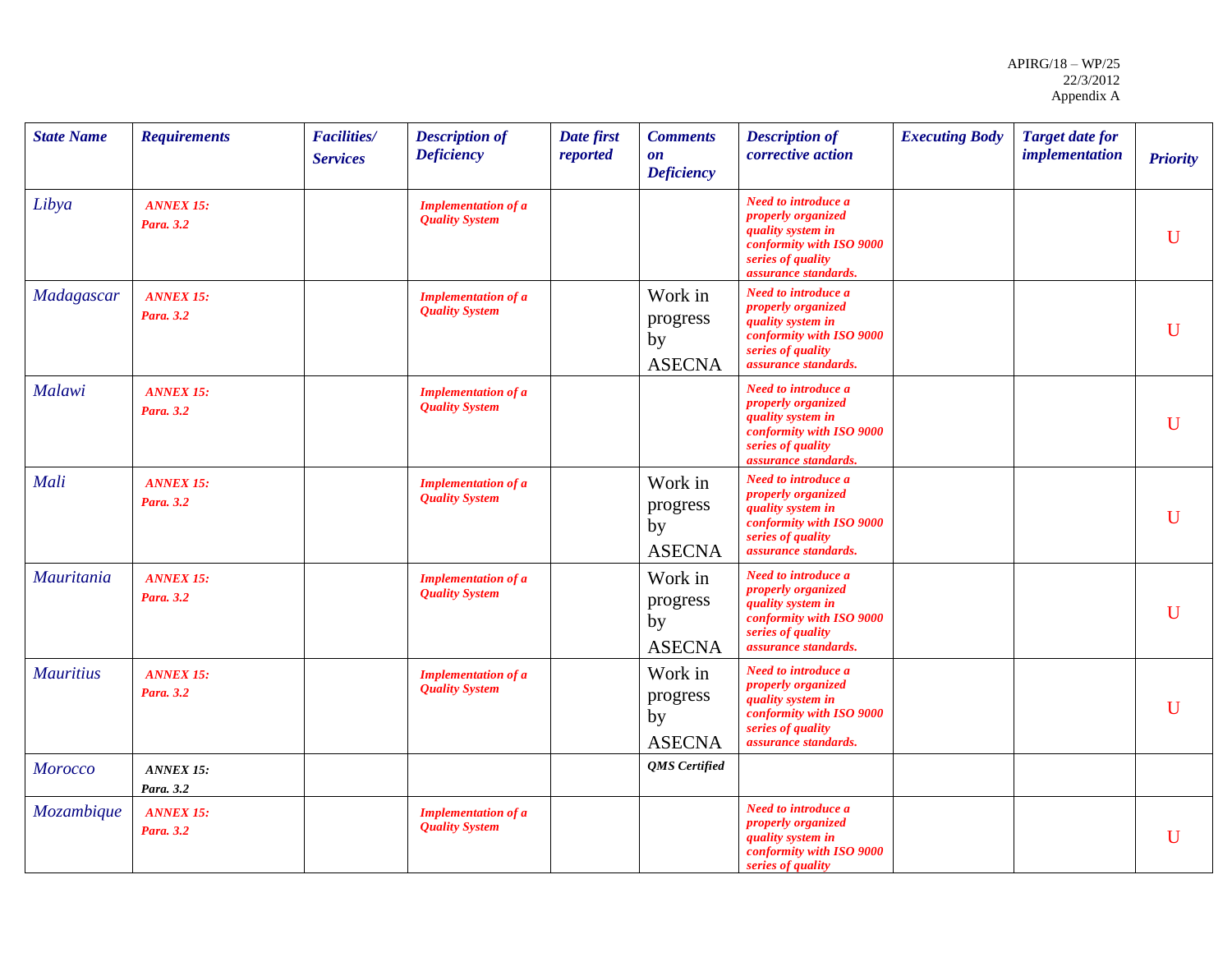| <b>State Name</b>      | <b>Requirements</b>           | <b>Facilities/</b><br><b>Services</b> | <b>Description of</b><br><b>Deficiency</b>          | Date first<br>reported | <b>Comments</b><br>$\mathbf{0}\mathbf{n}$<br><b>Deficiency</b> | <b>Description of</b><br>corrective action                                                                                                            | <b>Executing Body</b> | <b>Target date for</b><br><i>implementation</i> | <b>Priority</b> |
|------------------------|-------------------------------|---------------------------------------|-----------------------------------------------------|------------------------|----------------------------------------------------------------|-------------------------------------------------------------------------------------------------------------------------------------------------------|-----------------------|-------------------------------------------------|-----------------|
|                        |                               |                                       |                                                     |                        |                                                                | assurance standards.                                                                                                                                  |                       |                                                 |                 |
| Namibia                | <b>ANNEX 15:</b><br>Para. 3.2 |                                       | <b>Implementation of a</b><br><b>Quality System</b> |                        | Work in<br>progress<br>by<br><b>ASECNA</b>                     | Need to introduce a<br><i>properly organized</i><br>quality system in<br>conformity with ISO 9000<br>series of quality<br>assurance standards.        |                       |                                                 | U               |
| <b>Niger</b>           | <b>ANNEX 15:</b><br>Para. 3.2 |                                       | <b>Implementation of a</b><br><b>Quality System</b> |                        | Work in<br>progress<br>by<br><b>ASECNA</b>                     | Need to introduce a<br><i>properly organized</i><br>quality system in<br>conformity with ISO 9000<br>series of quality<br>assurance standards.        |                       |                                                 | $\mathbf U$     |
| Nigeria                | <b>ANNEX 15:</b><br>Para. 3.2 |                                       | <b>Implementation of a</b><br><b>Quality System</b> |                        | Work in<br>progress                                            | <b>Need to introduce a</b><br><i>properly organized</i><br>quality system in<br>conformity with ISO 9000<br>series of quality<br>assurance standards. |                       |                                                 | U               |
| Rwanda                 | <b>ANNEX 15:</b><br>Para. 3.2 |                                       | <b>Implementation of a</b><br><b>Quality System</b> |                        |                                                                | Need to introduce a<br><i>properly organized</i><br>quality system in<br>conformity with ISO 9000<br>series of quality<br>assurance standards.        |                       |                                                 | $\mathbf U$     |
| Sao Tome &<br>Principe | <b>ANNEX 15:</b><br>Para. 3.2 |                                       | <b>Implementation of a</b><br><b>Quality System</b> |                        |                                                                | Need to introduce a<br><i>properly organized</i><br>quality system in<br>conformity with ISO 9000<br>series of quality<br>assurance standards.        |                       |                                                 | $\mathbf U$     |
| Senegal                | <b>ANNEX 15:</b><br>Para. 3.2 |                                       | <b>Implementation of a</b><br><b>Quality System</b> |                        | Work in<br>progress<br>by<br><b>ASECNA</b>                     | Need to introduce a<br><i>properly organized</i><br>quality system in<br>conformity with ISO 9000<br>series of quality<br>assurance standards.        |                       |                                                 | $\mathbf U$     |
| Seychelles             | <b>ANNEX 15:</b><br>Para. 3.2 |                                       | <b>Implementation of a</b><br><b>Quality System</b> |                        |                                                                | Need to introduce a<br><i>properly organized</i><br>quality system in<br>conformity with ISO 9000<br>series of quality<br>assurance standards.        |                       |                                                 | U               |
| Sierra Leone           | <b>ANNEX 15:</b>              |                                       | <b>Implementation of a</b>                          |                        |                                                                | Need to introduce a                                                                                                                                   |                       |                                                 | $\mathbf U$     |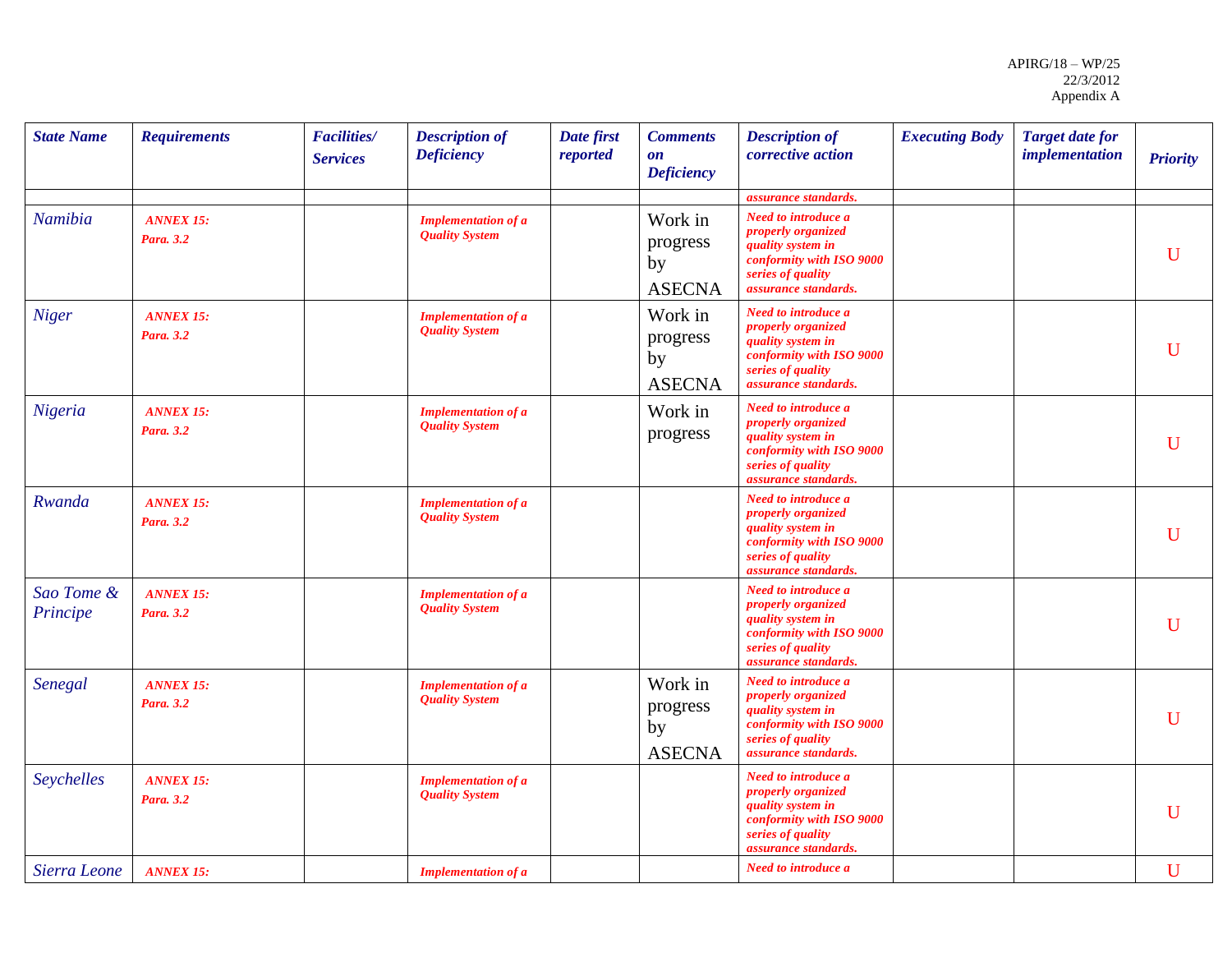| <b>State Name</b>     | <b>Requirements</b>                              | <b>Facilities/</b><br><b>Services</b> | <b>Description of</b><br><b>Deficiency</b>                                                                                                                                  | Date first<br>reported | <b>Comments</b><br>$\mathbf{0}n$<br><b>Deficiency</b> | <b>Description of</b><br>corrective action                                                                                                                                          | <b>Executing Body</b> | <b>Target date for</b><br><i>implementation</i> | <b>Priority</b> |
|-----------------------|--------------------------------------------------|---------------------------------------|-----------------------------------------------------------------------------------------------------------------------------------------------------------------------------|------------------------|-------------------------------------------------------|-------------------------------------------------------------------------------------------------------------------------------------------------------------------------------------|-----------------------|-------------------------------------------------|-----------------|
|                       | Para. 3.2                                        |                                       | <b>Quality System</b>                                                                                                                                                       |                        |                                                       | properly organized<br>quality system in<br>conformity with ISO 9000<br>series of quality<br>assurance standards.                                                                    |                       |                                                 |                 |
| Somalia               | Annex 4, 3.2, 11.2 and<br>13.2, AFI/7 Rec.12/31  |                                       | Non-availability of<br>ICAO Aerodrome<br>Chart, ICAO<br>Aerodrome Obstacle<br>Chart type A and<br>ICAO Instrument<br>Approach Chart for<br>Hargeisa, Kismayu,<br>Mogadishu. | 1990                   | Lack of these<br>charts affects<br>safety.            | Publish the three Charts<br>as required                                                                                                                                             | Somalia               | 31/12/07                                        | U               |
|                       | Annex 15, 3.6.4<br><b>ANNEX 15:</b><br>Para. 3.2 |                                       | Accuracy of<br>coordinates to be<br>established in<br>accordance with<br>Annexes 11 and 14.<br><b>Implementation of a</b><br><b>Quality System</b>                          | 01/01/98               | Delay in<br>introduction of<br><b>GNSS</b>            | Implementation of WGS-<br>84 coordinates<br>Need to introduce a<br>properly organized<br>quality system in<br>conformity with ISO 9000<br>series of quality<br>assurance standards. | Somalia               | 31/12/07                                        | $\mathbf{U}$    |
| South Africa          | ANNEX 15:<br>Para. 3.2                           |                                       |                                                                                                                                                                             |                        |                                                       | QMS Certified                                                                                                                                                                       |                       |                                                 |                 |
| Spain<br>(Canary Is.) | <b>ANNEX 15:</b><br>Para. 3.2                    |                                       |                                                                                                                                                                             |                        |                                                       | QMS Certified                                                                                                                                                                       |                       |                                                 |                 |
| Sudan                 | <b>ANNEX 15:</b><br>Para. 3.2                    |                                       | <b>Implementation of a</b><br><b>Quality System</b>                                                                                                                         |                        |                                                       | Need to introduce a<br><i>properly organized</i><br>quality system in<br>conformity with ISO 9000<br>series of quality<br>assurance standards.                                      |                       |                                                 | $\mathbf U$     |
| Swaziland             | <b>ANNEX 15:</b><br>Para. 3.2                    |                                       | <b>Implementation of a</b><br><b>Quality System</b>                                                                                                                         |                        |                                                       | Need to introduce a<br>properly organized<br>quality system in<br>conformity with ISO 9000<br>series of quality<br>assurance standards.                                             |                       |                                                 | $\mathbf U$     |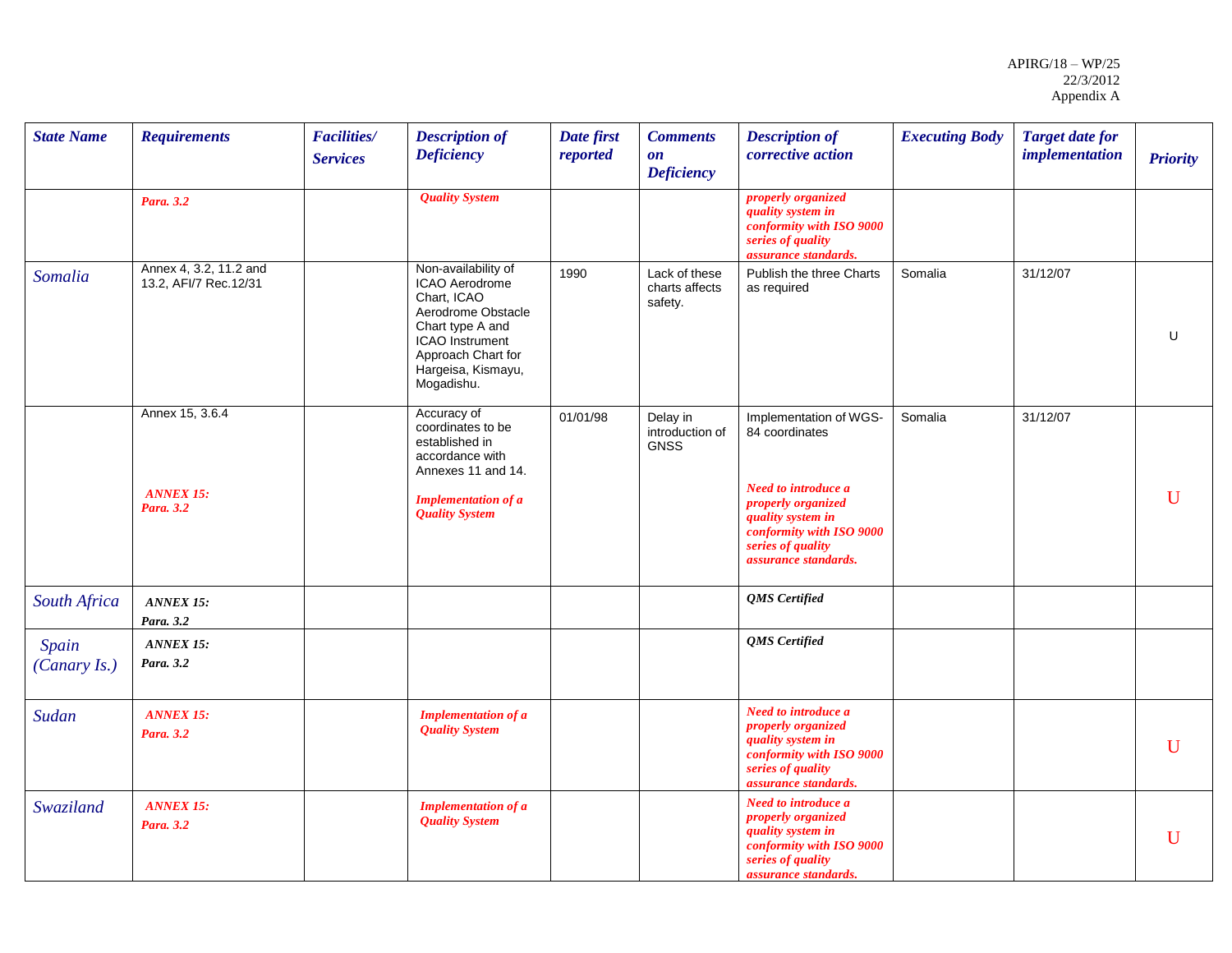| <b>State Name</b> | <b>Requirements</b>           | <b>Facilities/</b><br><b>Services</b> | <b>Description of</b><br><b>Deficiency</b>          | Date first<br>reported | <b>Comments</b><br>$\mathbf{on}$<br><b>Deficiency</b> | <b>Description of</b><br>corrective action                                                                                                     | <b>Executing Body</b> | <b>Target date for</b><br>implementation | <b>Priority</b> |
|-------------------|-------------------------------|---------------------------------------|-----------------------------------------------------|------------------------|-------------------------------------------------------|------------------------------------------------------------------------------------------------------------------------------------------------|-----------------------|------------------------------------------|-----------------|
| Tanzania          | <b>ANNEX 15:</b><br>Para. 3.2 |                                       |                                                     |                        |                                                       | <b>QMS</b> Certified                                                                                                                           |                       |                                          |                 |
| <b>Togo</b>       | <b>ANNEX 15:</b><br>Para. 3.2 |                                       | <b>Implementation of a</b><br><b>Quality System</b> |                        | Work in<br>progress<br>by<br><b>ASECNA</b>            | <b>Need to introduce a</b><br>properly organized<br>quality system in<br>conformity with ISO 9000<br>series of quality<br>assurance standards. |                       |                                          | $\bf U$         |
| <b>Tunisia</b>    | <b>ANNEX 15:</b><br>Para. 3.2 |                                       |                                                     |                        |                                                       | <b>QMS</b> Certified                                                                                                                           |                       |                                          |                 |
| <b>Uganda</b>     | <b>ANNEX 15:</b><br>Para. 3.2 |                                       | <b>Implementation of a</b><br><b>Quality System</b> |                        |                                                       | Need to introduce a<br>properly organized<br>quality system in<br>conformity with ISO 9000<br>series of quality<br>assurance standards.        |                       |                                          | $\mathbf U$     |
| Zambia            | <b>ANNEX 15:</b><br>Para. 3.2 |                                       | <b>Implementation of a</b><br><b>Quality System</b> |                        |                                                       | Need to introduce a<br><i>properly organized</i><br>quality system in<br>conformity with ISO 9000<br>series of quality<br>assurance standards. |                       |                                          | $\bf U$         |
| Zimbabwe          | <b>ANNEX 15:</b><br>Para. 3.2 |                                       | <b>Implementation of a</b><br><b>Quality System</b> |                        |                                                       | Need to introduce a<br>properly organized<br>quality system in<br>conformity with ISO 9000<br>series of quality<br>assurance standards.        |                       |                                          | $\bf U$         |

-----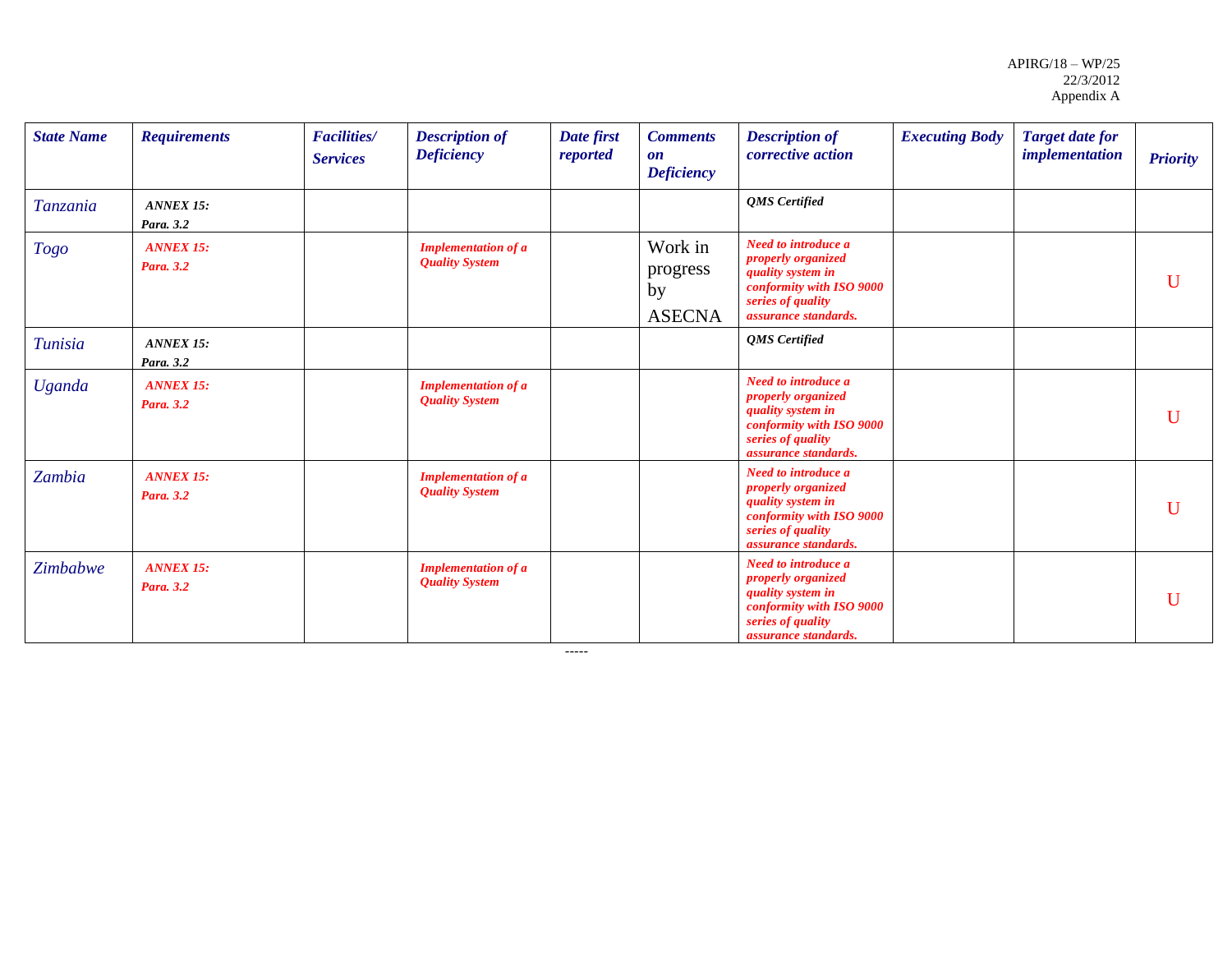APIRG/18 – WP/25 22/3/2012 Appendix A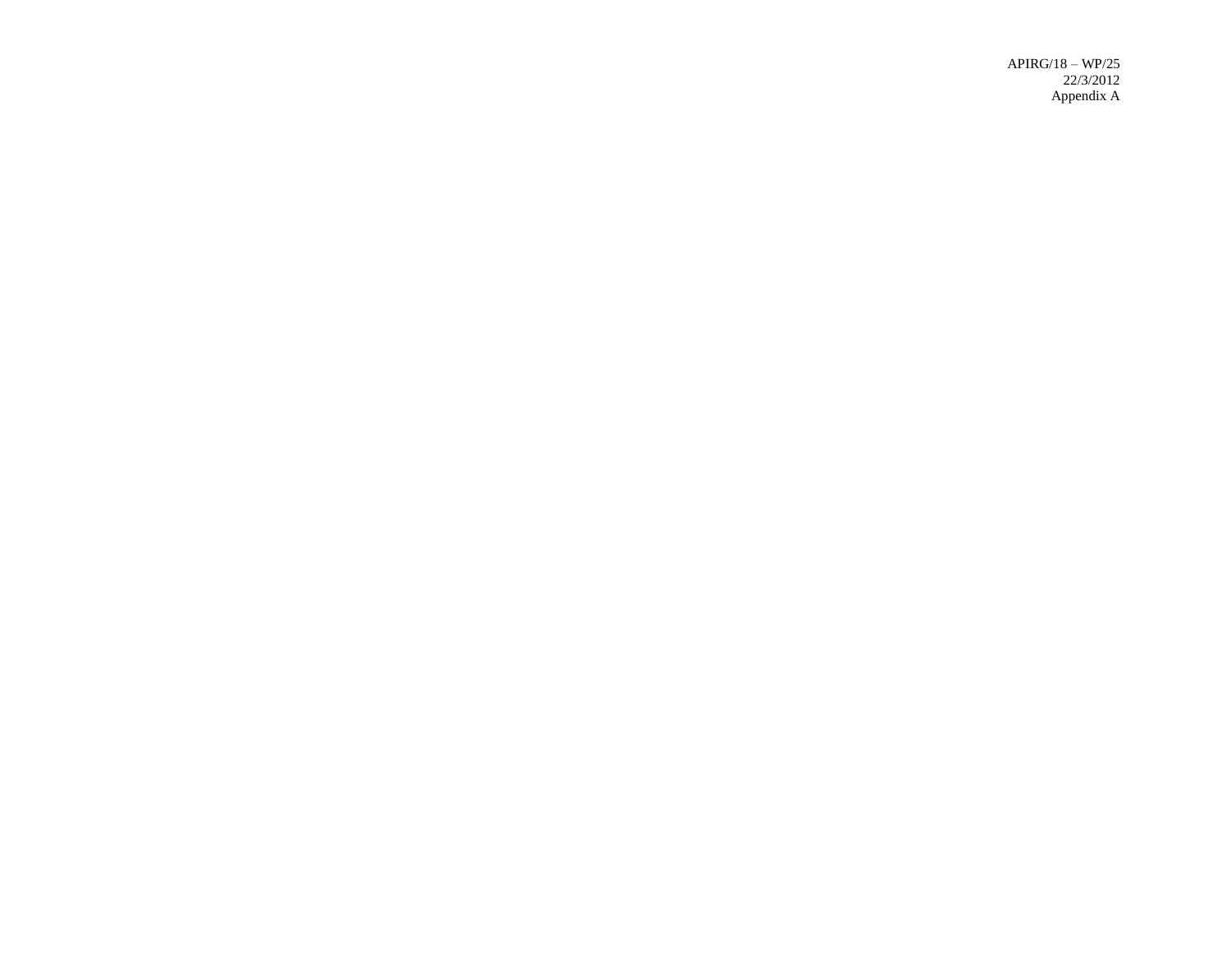|                               |                                                                             |                                                                                                 | <b>Deficiencies</b>    |                                                                                                                                            |                         | <b>Corrective Action</b>                                                       |                                                                         |               |  |  |  |  |
|-------------------------------|-----------------------------------------------------------------------------|-------------------------------------------------------------------------------------------------|------------------------|--------------------------------------------------------------------------------------------------------------------------------------------|-------------------------|--------------------------------------------------------------------------------|-------------------------------------------------------------------------|---------------|--|--|--|--|
| <b>Item</b><br>N <sub>0</sub> | <b>ICAO</b><br><b>Reference</b><br><b>Document</b><br>& GPIs                | <b>Description</b>                                                                              | Date first<br>reported | <b>Remarks/Impact of</b><br>non-implementation                                                                                             | <b>Action by States</b> | Action taken/planned by<br><b>State (including)</b><br>timelines/target dates) | <b>Identified</b><br>implementation<br>impediment and action<br>thereon | <b>Status</b> |  |  |  |  |
|                               |                                                                             |                                                                                                 |                        | AERONAUTICAL INFORMATION MANAGEMENT (AIM)                                                                                                  |                         |                                                                                |                                                                         |               |  |  |  |  |
|                               | [Annex 15]<br>Para 3.7.1]                                                   | Non implementation of<br><b>WGS-84</b>                                                          |                        | Unable to implement basic<br>PBN requirements                                                                                              |                         |                                                                                |                                                                         |               |  |  |  |  |
| 2.                            | [Annex 15]<br>Para 4.1-4.2]                                                 | Non standard format of<br><b>AIP</b>                                                            |                        | Difficulty to locate essential<br>safety information relevant<br>to conditions of services                                                 |                         |                                                                                |                                                                         |               |  |  |  |  |
| 3.                            | [Annex 15]<br>Para 5]                                                       | Lack of regular and<br>effective updating of<br><b>AIP</b>                                      |                        | Lack of updated<br>information can lead to<br>safety of air navigation<br>being compromised                                                |                         |                                                                                |                                                                         |               |  |  |  |  |
| 4.                            | [Annex 15,<br>Para 3.1.1.2,<br>3.1.4, 3.1.6,<br>3.2.1 & $4.1$ ]             | <b>AIP</b> containing<br>conflicting/misleading<br>information within the<br>different sections |                        | Can cause confusion as to<br>the accuracy and reliability<br>of information that can be<br>utilised by users                               |                         |                                                                                |                                                                         |               |  |  |  |  |
| 5.                            | [Annex 15,<br>Para 5]                                                       | <b>Lack of implementation</b><br>of AIRAC system                                                |                        | Publication of critical<br>aeronautical information<br>will not follow standard<br>procedure and can impact<br>on safety of air navigation |                         |                                                                                |                                                                         |               |  |  |  |  |
| 6.                            | [Annex 15,<br>Para 5]                                                       | Lack of timely issuance<br>of notams                                                            |                        | Non-availability of critical<br>aeronautical information via<br>notams                                                                     |                         |                                                                                |                                                                         |               |  |  |  |  |
| 7.                            | Annex 4,<br>[Para 3.2, 7.2,<br>13.2 & 16.2]<br>[Annex $15$ ,<br>Para 4.2.3] | Non production of<br>aeronautical charts<br>appropriate to the State                            |                        | Lack of critical information<br>essential for safety of air<br>navigation                                                                  |                         |                                                                                |                                                                         |               |  |  |  |  |